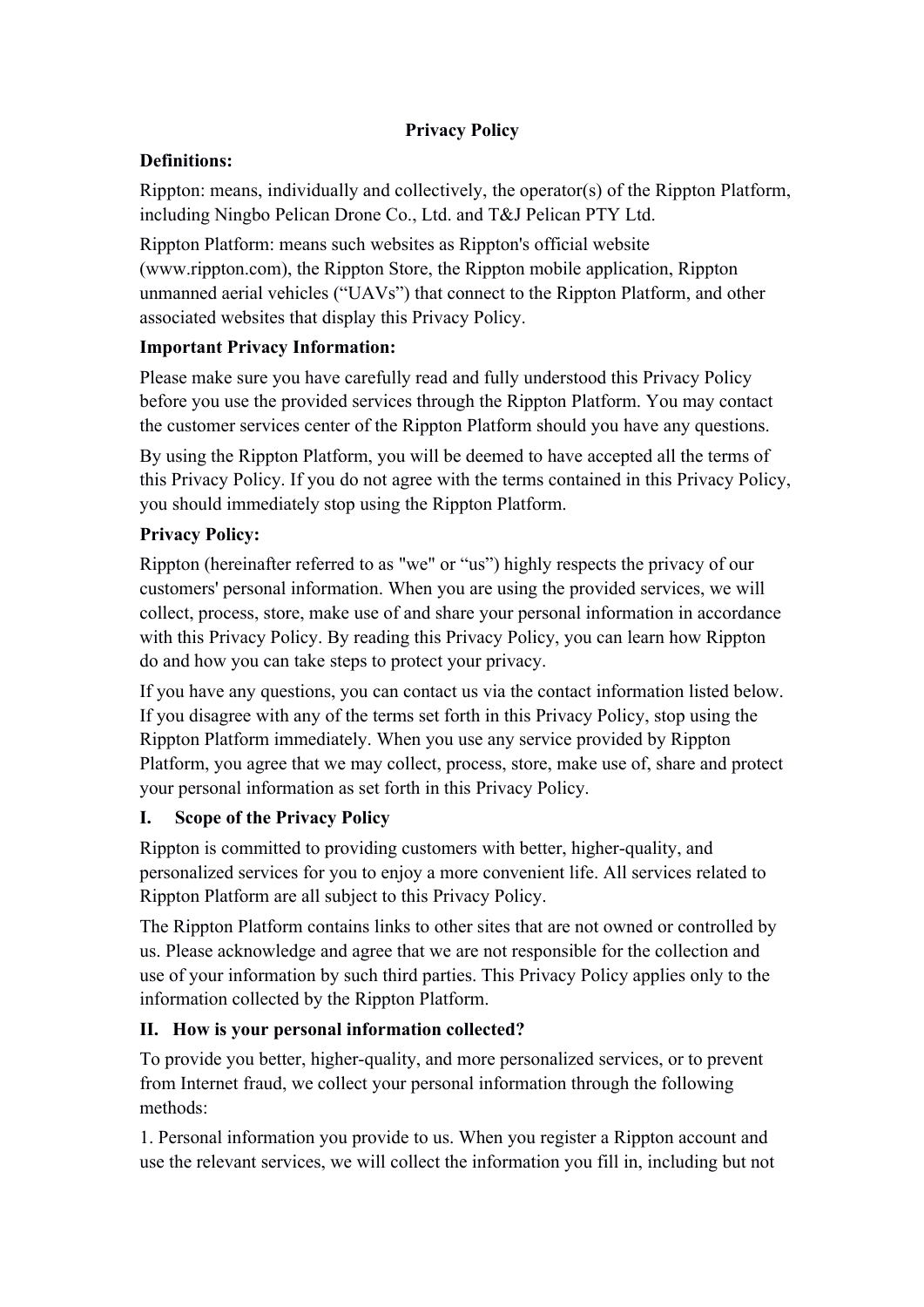limited to your name, gender, birth date, and contact information such as telephone number, email address, and mailing address.

And we may also collect your other reasonable information to provide your requested services, including that when you contact our team, you send in response to questionnaires, and when you interact with Rippton's affiliates or partners.

Also, if you use interactive features on the Rippton Platform (such as comments features, blogs, or other interactive tools), please know that the information may be viewed by others and you should not have an expectation of privacy in such content.

Besides, when choose to share fishing spots including location information and other details (e.g., flight route and distance), Rippton and others will also have access to that information.

2. Information automatically collected during your use of services. When you visit the web pages or use the services on the Rippton Platform, Rippton will automatically collect information regarding your browser and computer, including but not limited to your IP address, browser type, language used, the date and time of your visit, software and hardware information, and a record of web pages you demand.

As for that of the mobile versions of the Rippton Platform, we collect information related to your mobile device, including but not limited to, the device model, device identification code, operating system, resolution, and network operator. With your permission, Rippton may collection location information related to your use of UAVs.

Meanwhile, we may also collect certain basic information about your use of the Rippton platform which, for example, may reveal to us malicious activity associated with us and your Internet use habits in order to increase the services safety and make better preparations for prevention from phishing website fraud and Trojan horse viruses, and prevent fraud and other criminal activity.

3. Information obtained from third parties. We may also collect personal information from Rippton's affiliates, partners or other third parties to provides us with services.

## **III. How is your personal information used?**

To provide services improve service quality, we will use the collected personal information as follows:

1. To provide you with, maintain and improve the Rippton Platform and the services you use.

2. To recommend to you content that you may be interested in, including but not limited to, sending you product and service information, displaying personalized information from third parties through the Rippton Platform, or sharing your personal information with Rippton partners so that they can send you relevant information about their products and services. If you do not wish to receive the above information, you may unsubscribe through unsubscribe function in the emails our partners send you.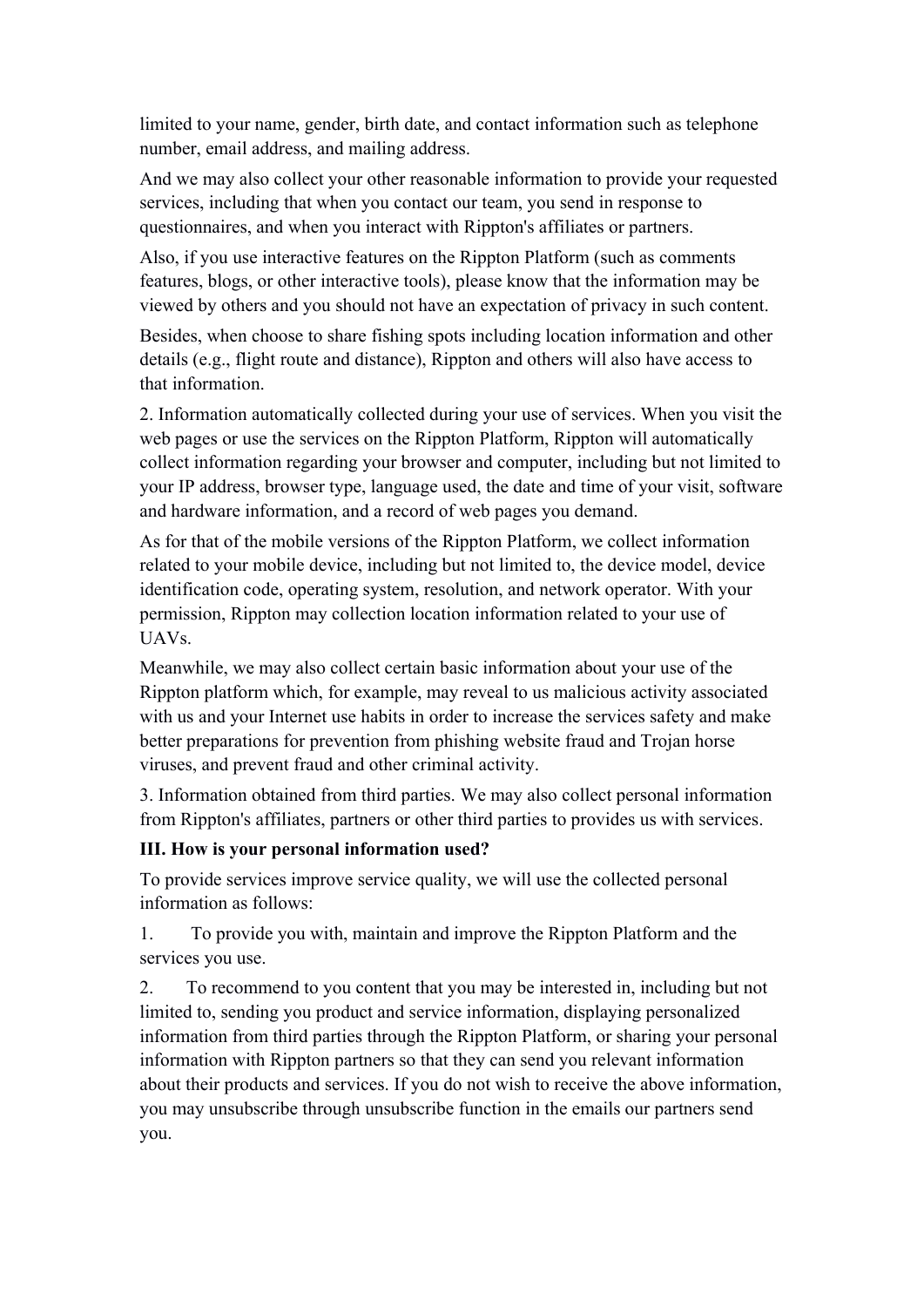3. To prevent, discover and investigate acts offraud, illegal behavior, or noncompliance with our or our affiliates' policies orrules, in order to protect the legitimate rights and interests of you, our other clients or us or our affiliates.

4. We may combine personal information we collect with other personal information in order to provide you with more personalized services, such as making use of, sharing or disclosing your personal information to let you have a wider social circle.

5. For other purposes that you permit.

## **IV. How is your information shared?**

We will not sell or rent any of your personal information to third parties for use or marketing purposes. We will only share your personal information with third parties under the following circumstances:

1. We will share to the administrative or judicial authorities when required by law and regulation or upon the request.

2. We will share to Rippton's subsidiaries and affiliates.

3. We will share to service partner(s) to process your personal information on our behalf, under our guidance and in compliance with our Privacy Policy.

4. We will share to the related party or person with your prior consent or authorization in connection with a dispute or controversy between you and others that requires sharing your information .

5. We will share to a third party if you violate any law, regulation or Rippton's Privacy Policy or other rule.

6. We will share when disclosure required protecting the legitimate rights and interests of Rippton and its affiliates or users.

7. We may share to service providers, advisers, potential transactional partners, or other third parties in connection with the consideration, negotiation, or completion of a corporate transaction in which we are acquired by or merged with another company or we sell, liquidate, or transfer all or a portion of our assets.

# **V. Personal Information Storage**

Your personal information and profile collected by Rippton will be stored on servers of Rippton and/or its affiliates or service providers, and it may be transmitted to and visited, stored as well as displayed in countries and regions other than countries and regions of your residence or of the countries and regions where your personal information and profile are collected by Rippton.

# **VI. Protection of Your Personal Information**

To ensure the security of your personal information, we use physical, electronic and regulatory security measures to protect your personal information from unauthorized disclosure, damage or loss. If you become aware of any unauthorized disclosure of your personal information, especially the disclosure of your account and password information, please immediately contact Rippton Platform so that we can take actions accordingly.